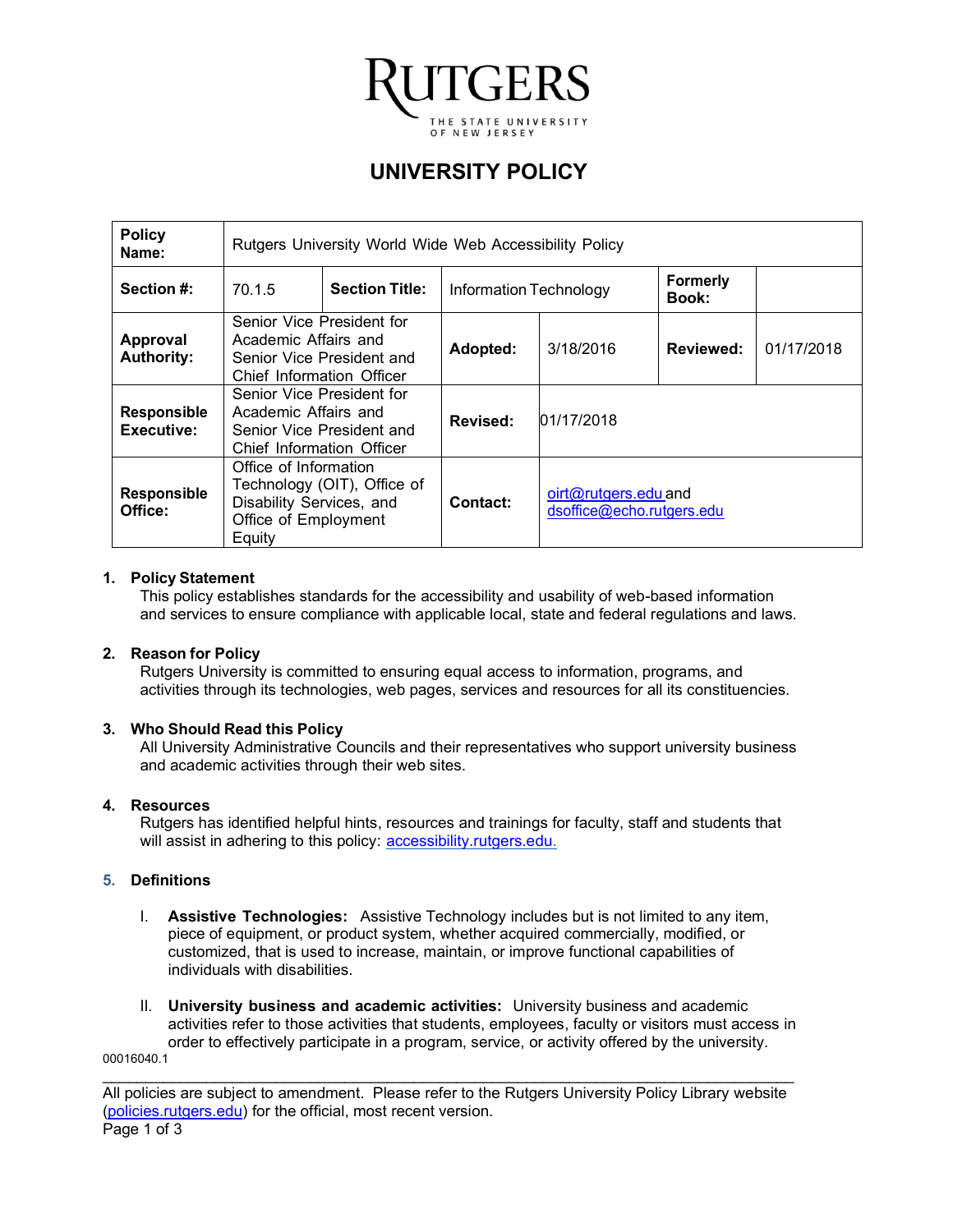- III. **Equally Effective:** Equally effective means that, to the maximum extent possible, individuals with disabilities receive the same benefits or services as their nondisabled peers. Access is considered equally effective under this Policy where it communicates the same information and provides equivalent functions in as timely a fashion as does the web page or resource and affords persons with disabilities equal opportunity to achieve the same result, to gain the same benefit, or to reach the same level of achievement, in the most integrated setting appropriate to the person's needs. Providing equally effective access does not require that the alternate means provides the identical result or level of achievement for persons with and without disabilities.
- IV. **Information Technology Accessibility Council (ITAC):** The ITAC will be established to coordinate efforts to improve the accessibility of Rutgers Information Technology. The ITAC will be made up of IT and Web Technology Managers from departments and schools across Rutgers University. The Manager of Accessible Technology will be the Chair of the ITAC.
- V. **University Website:** Any website hosted by or for university units, organizations, faculty, students or staff that provides content related to university business or academic activities.
- VI. **Web Accessibility:** The practice of making web content *accessible* by applying specific principles for web design and programming that enable *assistive technologies* to function properly.

## **6. The Policy**

 content and functionality developed by, maintained by, or offered through third-party vendors or open sources, except where doing so would impose a fundamental alteration or undue burden. All web pages newly created, redesigned, or modified by the University, any of its units, or any of its faculty on or after the establishment of this policy must be in compliance with the latest version of the World Wide Web Consortium's standard: Web Content Accessibility Guidelines (WCAG) Version 2.0 AA [conformance level. This policy applies to all University websites and we](https://www.w3.org/TR/WCAG20/)b

Each University web page must include the following statement, in plain text:

 "Rutgers is an equal access/equal opportunity institution. Individuals with disabilities are encouraged to direct suggestions, comments, or complaints concerning any accessibility issues with Rutgers web sites to: [accessibility@rutgers.edu](mailto:accessibility@rutgers.edu) or complete the Report Accessibility Barrier or [Provide Feedback Form](https://go.rutgers.edu/barrier).

Web pages created or modified before the establishment of this policy are considered legacy web pages. Each University academic unit, department, or program, must establish priorities and timetables for updating legacy web pages. Priority must be given to creating accessible web pages for university business and academic activities - those activities that students, employees, faculty or visitors must access in order to effectively participate in a program, service, or activity offered by the university.

Web pages or resources specifically requested to be made accessible as part of a formal accommodation request shall be made accessible as soon as possible, or an equally effective alternative shall be provided.

#### **I. Requests for Exception to Requirement of Compliance with World Wide Web Consortium Standard:**

Rutgers units may request an exception to the Policy on the basis that compliance with the latest

00016040.1

 All policies are subject to amendment. Please refer to the Rutgers University Policy Library website \_\_\_\_\_\_\_\_\_\_\_\_\_\_\_\_\_\_\_\_\_\_\_\_\_\_\_\_\_\_\_\_\_\_\_\_\_\_\_\_\_\_\_\_\_\_\_\_\_\_\_\_\_\_\_\_\_\_\_\_\_\_\_\_\_\_\_\_\_\_\_\_\_\_\_\_\_\_\_\_ (policies.rutgers.edu) for the official, most recent version. Page 2 of 3